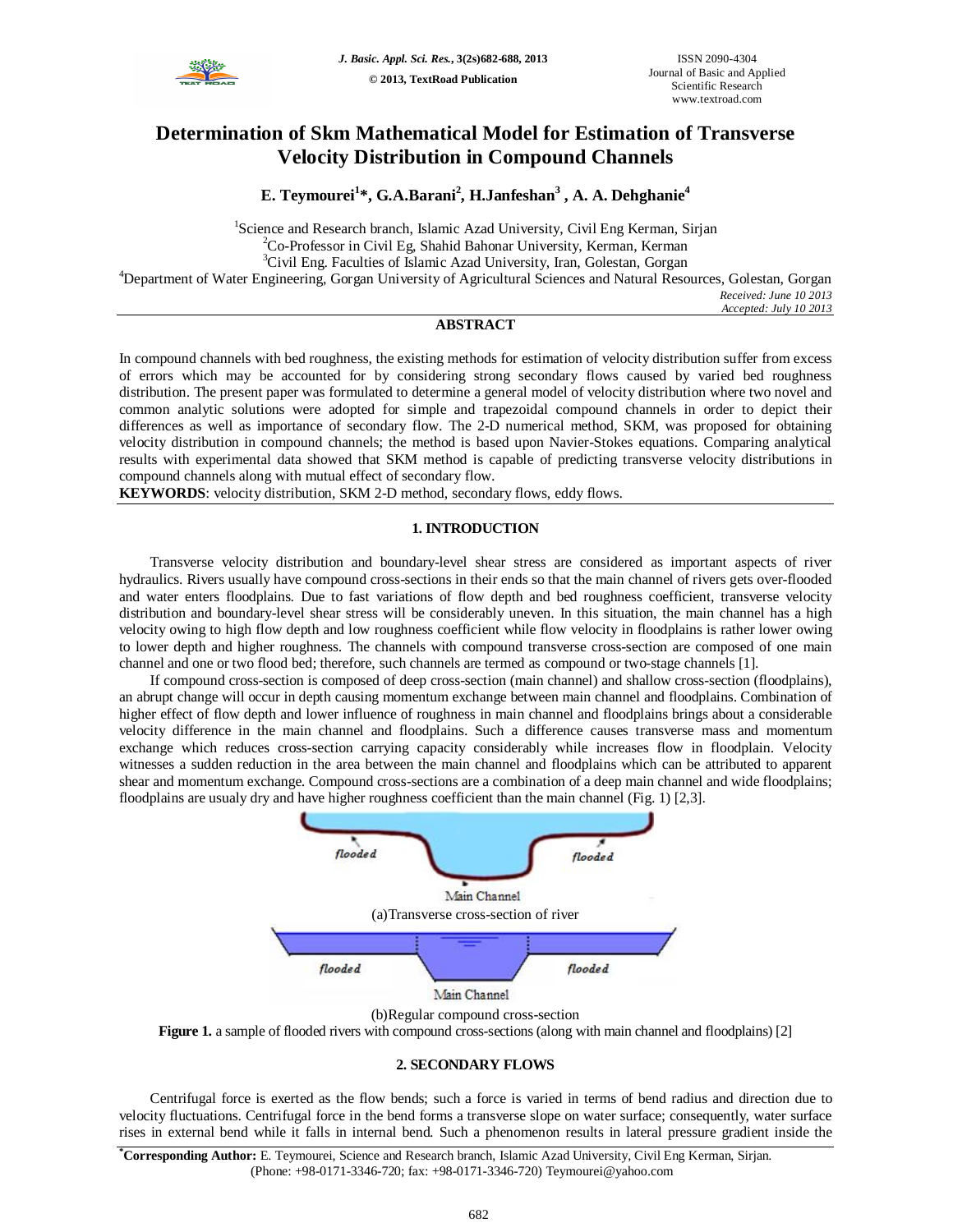cross-section. Now, if the pressure gradient overcomes centrifugal force, a flow (known as secondary flow) is formed in transverse direction inside the cross-section.

Secondary flow makes the particles on the surface water and in the bottom move towards external and internal walls, respectively.Aspecial flow model, termed as helical flow, is formed as a result of interaction of secondary flow and irregular profile of longitudinal velocity; helical flow exerts several changes in flow pattern of the bend compared with the flow in direct channel. Furthermore, flow velocity inside the channels encounters considerable variations with formation of the flow caused by transverse rotational cell in channel cross-section. Before facing to a bend, flow moves through direct channel with the maximum longitudinal velocity being virtually in the center of channel cross-section; as it enters the bend, the flow changes and its maximum moves toward internal wall. Secondary flow as well as pressure longitudinal gradient should, thus, come along in order to determine flow pattern in the bend [2]. Determination of secondary flows is important due to their influence on flow hydraulics. Such flows originate from shear stress differences between liquid layers. Owing to velocity difference between main channel and floodplains in compound cross-sections, shear stress is formed inside liquid layers forming secondary flows in this area.

#### **3. VELOCITY TRANSVERSE DISTRIBUTION**

Velocity transverse distribution in compound cross-sections is much more different and complex than in simple cross-sections. Flow cross-section can be regarded as the main channel as long as there is water in the main channel; however, as soon as water enters floodplain, flow hydraulics cannot be considered as it is in simple cross-section anymore. Since such phenomena as eddy flows, momentum exchange, secondary flows, etc. increase in the cross-sections, conventional relations are no longer responsive to the situations in compound cross-sections; therefore, it is necessary to make use of the relations capable of modeling such flow phenomena with more complex cross-sections considering physical status of flow hydraulics. Accuracy of determining capacity of compound cross-sections in design process is questionable due to huge eddy flows in interface of main channel and floodplains.

Predicting transfer capacity of velocity distribution is very difficult. Variety of prediction models have been recently proposed for simulation of complex behavior of irregular flows in channels according to mean depth momentum equation. The proposed method, SKM (Shiono and Knight Method), has been unanimously accepted because it presents proper analytic solutions for distribution of lateral velocities in mean depth on the basis of hydraulic parameters. Such eddy results in transfer of momentum of main channel to floodplains, energy loss, and consequently, reduction of speed and flow rate of the river [4]. Flow rotational cells in floodplains have a direction against direction of main channel eddies. So, simulation of velocity transverse distribution and obtaining rating curve are pivotal in floods. Such eddy flows are mainly due to shear stress between fast and slow flows in insignificant cross-sections which causes momentum exchange from main channel to floodplain; as a result, velocity decreases in main channel while increases in floodplain [3]. The considerable difference in flow velocities between floodplains and main channel accounts for formation of an interaction area in the interface between them; this brings about a significant mass exchange and movement. Complex and 3-D architecture of flow in this area and development in cross-section width toward neighboring areas invalidates 1-D flow hypothesis and therefore, considerable errors occur in estimation of Maning 1-D relation from transfer capacity [6]. Influence of secondary flow on latitudinal velocity due to mutual effect of flow is evident in Figure 2 [2].



Figure 2. secondary flow between channel main channel and floodplain [2]

## **4. FLOW BEHAVIOR IN DIRECT COMPOUND CHANNEL**

Flow behavior in direct channels with floodplains along the channel has been evaluated for 50 years. In 1985, Sciences and Engineering Research Council and Hydraulics Research Institute in Wallingford decided to make a series of equipped facilities. These facilities involved a 56m long and 10m wide channel with a capacity of 1.1 m3/s built for research about mutual effect of flow between main channel and floodplains. The dimensions of FCF-SERC channel enabled it to form such a flow as the one in natural rivers where the channel was absolutely 3-D along with high momentum change between different cross-sections [Zahiri, 1999]. The most important flow behavior along regular flow is disturbed shear reaction between fast flow in main channel and low-velocity flow in floodplain (Fig. 3).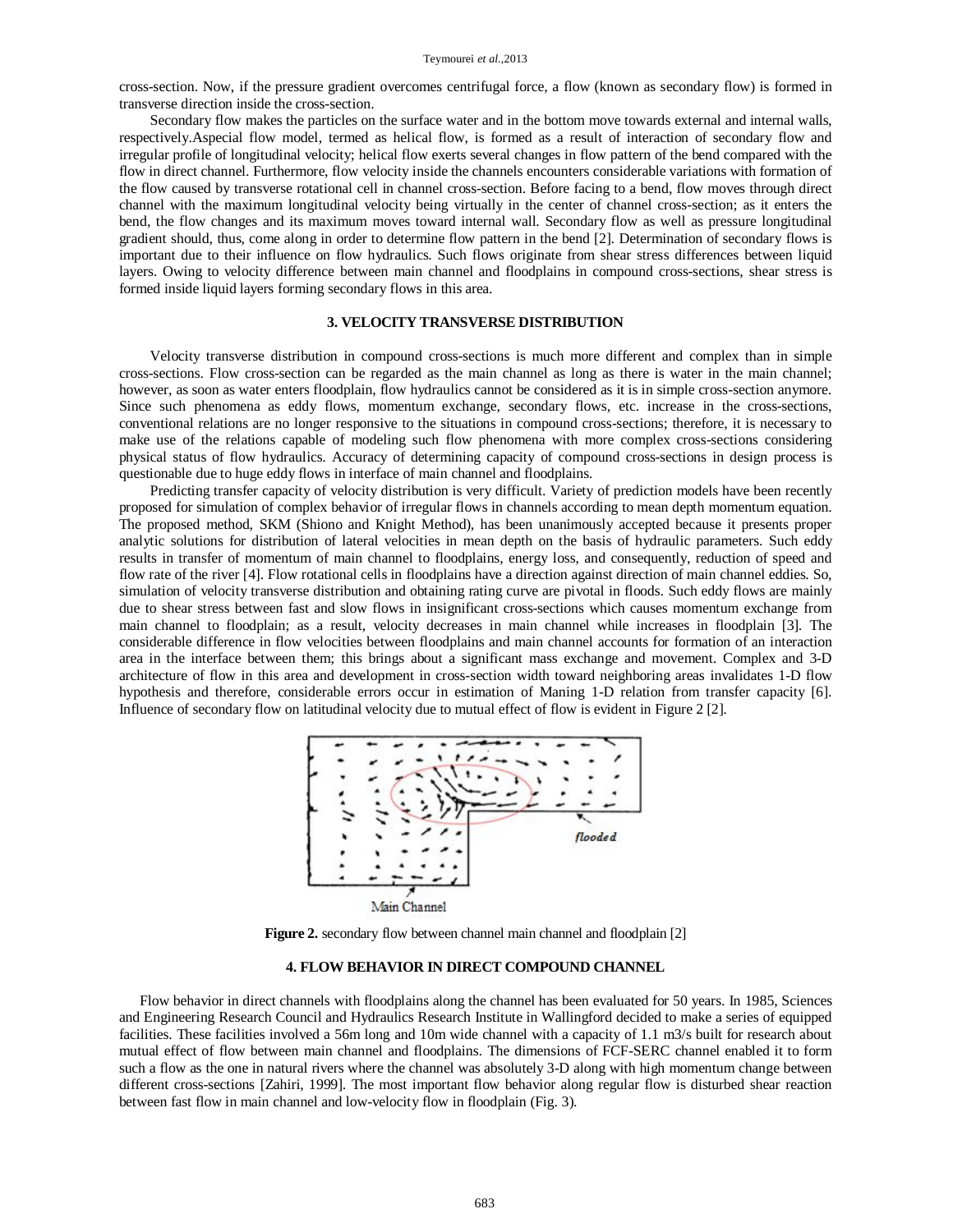*J. Basic. Appl. Sci. Res.*, 3(2s)682-688, 2013



**Figure 3.** mechanism of flow architecture in a channel with compound cross-section [SKM, 1991]

Moreover, rotational flow with vertical axes can be seen; this flow results in a significant reduction of energy and lateral momentum transfer which occurs from main channel to floodplain.

## **5. RATING CURVE**

Manning equation is useful for rating in compound cross-sections. Hydraulic radius occurs haphazardly in shallow floodplains and therefore, if flow rate is estimated for an individual channel, it cannot be free from errors. The conventional method for overcoming this problem is considering vertical walls with friction and calculation of flow rate for each sub cross-section (Fig. 4).



(b) Trapezoidal cross-section

**Figure 4.** various models of analysis in compound cross-sections (1:1 horizontal pattern; 1:2 inclined pattern; 1:3 vertical pattern)

This method was validated by Chow (1956) as follows:

$$
Q = \frac{1}{n} A_1 R_1^{\frac{2}{3}} S_2^{\frac{1}{2}} + \frac{1}{n} A_2 R_2^{\frac{2}{3}} S_2^{\frac{1}{2}} + \frac{1}{n} A_3 R_3^{\frac{2}{3}} S_2^{\frac{1}{2}}
$$
(1)

If relative depth is very low in the above equation,  $\frac{V_f}{Y_C}$  (Yf and Yc stand for floodplain and main channel depths, respectively) causes disturbance reaction leading to faulty estimation of Q.

$$
Q = K_c Q_c + K_f Q_f \tag{2}
$$

 $Q_c$ ,  $Q_f$  Occur when there is no reaction;  $k_c$ ,  $k_f$  stand for coefficients of floodplain and main channel, respectively where  $k_c$  is 0.6-1.5 and  $k_f$  1-1.2. These methods were further developed by Wormleaton et al. (1988). These experiments were performed on a fixed bed with varying transvers cross-section and two different amounts of roughness in floodplain.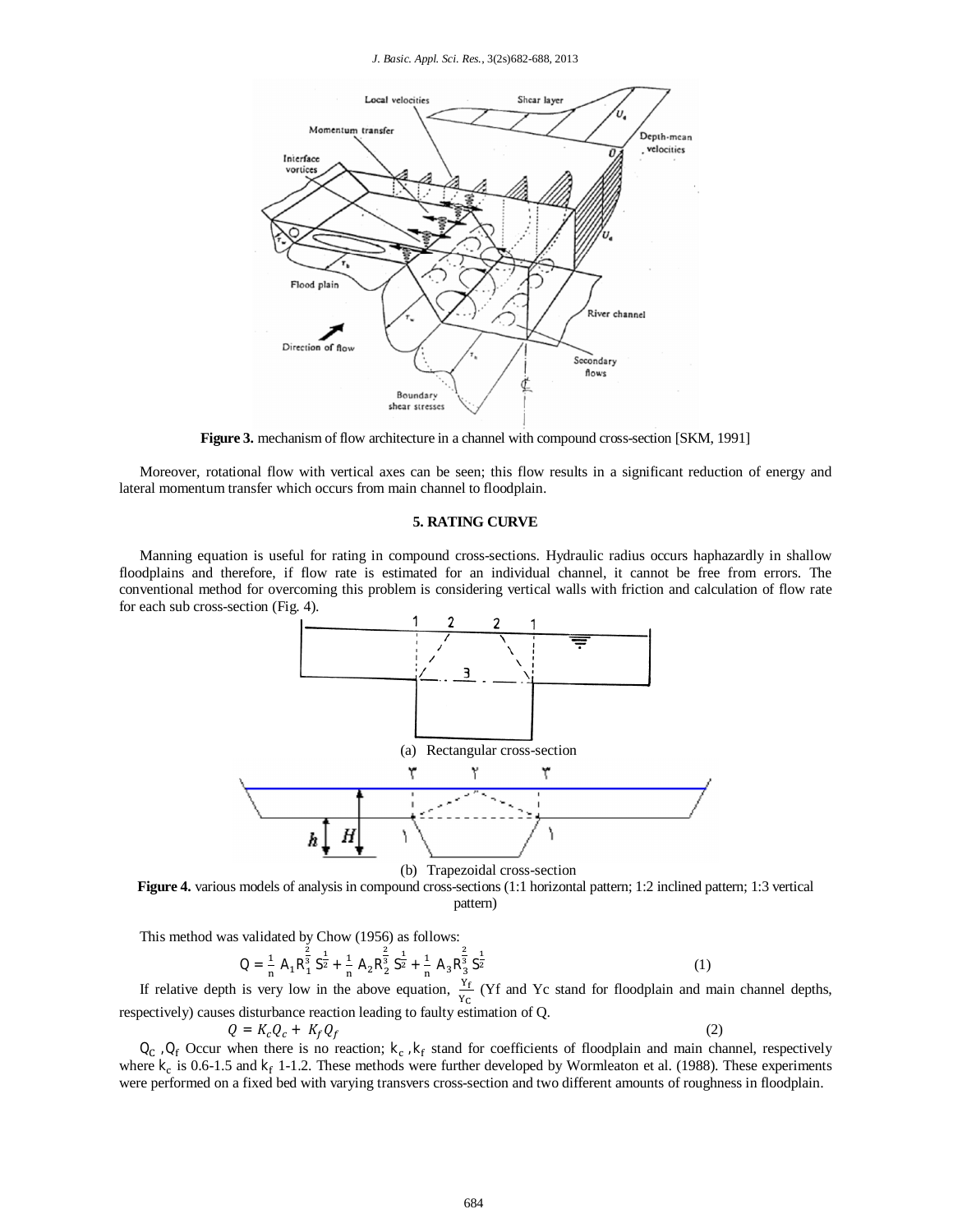## **6. FLOW HYDRAULICS IN FLOODED RIVERS (COMPOUND CROSS-SECTIONS)**

As discussed before, velocity transverse distribution in compound cross-sections is much more different and complicated than that in simple cross-sections. As water flows in main channel, flow cross-section may be considered a simple cross-section; however, once entered floodplain, flow hydraulics cannot be considered as that in simple crosssections anymore because such phenomena as eddy flows, momentum flows, and secondary flows aggravate. An analytic-2-D model for solving velocity transverse distribution in compound cross-sections was proposed in 1988 based upon Navier-Stokes equations. Effect of secondary flows is neglected in this mathematical model. The results obtained from this mathematical model in experimental and river compound cross-sections showed that secondary flows play important role in determination of velocity transverse distribution. Numerical solution for this 2-D model by use of limited subtractions [Ayubzadeh and Zahiri, 2002] and limited components is also proposed. Application of these two numerical solutions in flood trend finding in regular compound cross-sections has resulted absolutely identical results [1].

In 2000, a 2-D method according to Navier-Stokes equations was proposed for direct compound cross-sections [4] where effect of secondary flow in compound cross-section with bends was shown to be 10 times as much as its counterpart in compound cross-sections with direct route. In 2004, a method was recommended for calculation of rating curve in regular and river heterogeneous compound cross-sections. In this method, secondary flows coefficient of main channel in heterogeneous compound cross-sections was corrected as a third-order function of relative roughness.

### **7. EFFECTIVE FACTORS ON MUTUAL EFFECT OF FLOW**

When compound cross-section involves deep (main channel) and shallow (floodplains) cross-sections, an abrupt change will occur in depth leading to momentum exchange phenomenon between main channel and floodplains. Combination of big effect of flow depth and low effects of roughness in main channel and flood-plains results in considerably different velocities in main channel and floodplains. Such a velocity difference leads to momentum exchange which in turn, reduces carrying capacity of the cross-section. Recent investigations by Sellin (1964) and Zheleznyakov (1971) showed rotational movements and their effect on velocity and flow rate in overflows.

#### **8. HELICAL SECONDARY FLOWS**

Helical flows are formed in main channel on the walls. These longitudinal rotations are seen all along disturbed flows leading to disturbance in points pattern [Perkins, 1979; Knight & Patel, 1985]. Helical secondary flows are formed in the bottom of cross-section and on walls in a clockwise manner. Nevertheless, directions of these flows on corners of the main channel are more intensive and formed in anticlockwise. Individual rotational flows exist on the corners of cross-section of floodplains. These flows and helical secondary flow in the bottom of the cross-section are unable to expand to free water surface due to low energy (Figs. 5 and 6).



**Figure 5.** Figure 5: rotational flows in the interface of main channel and floodplain



**Figure 6.** disturbance of flow in the interface of main channel and floodplain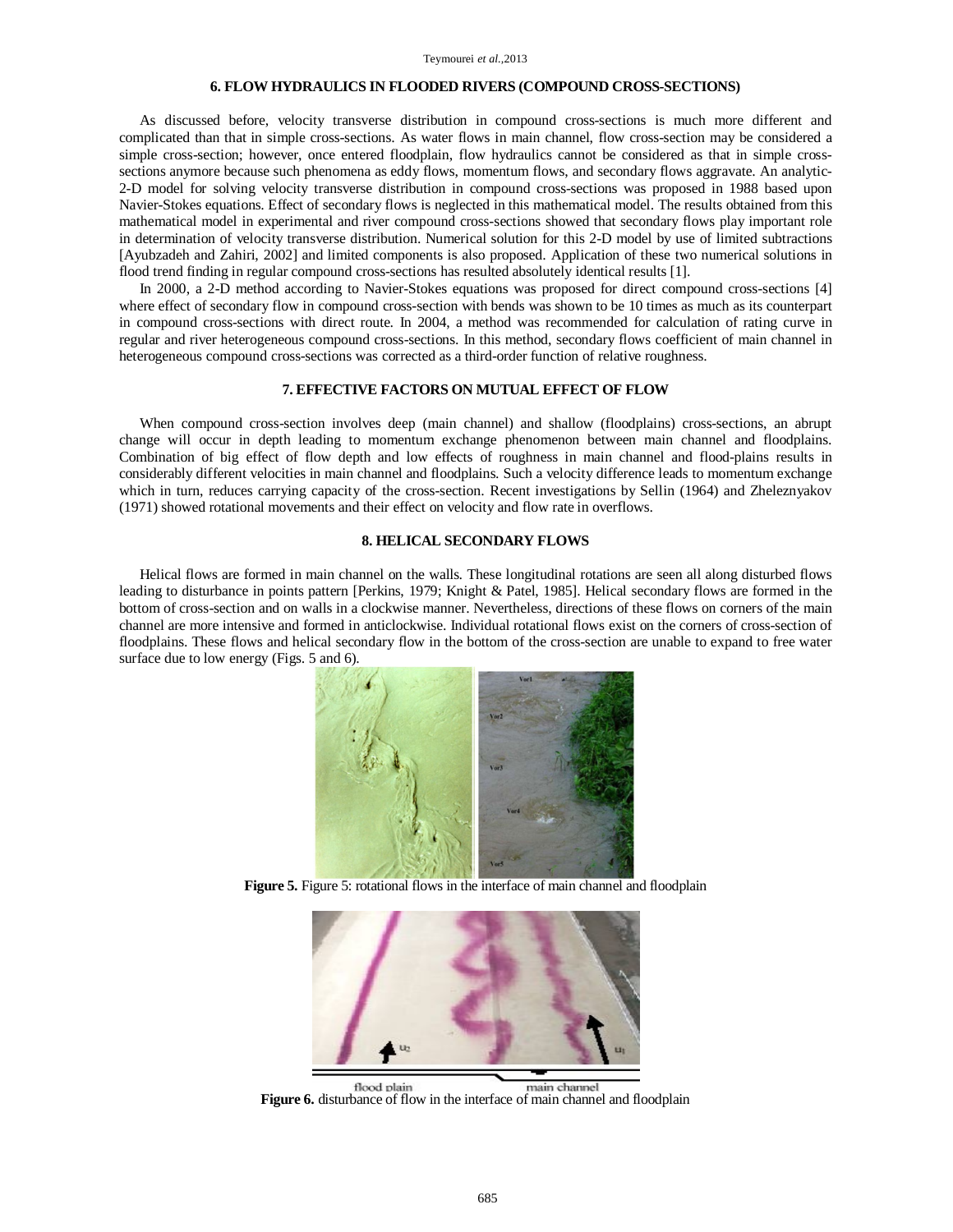## **9. MAIN EFFECTIVE PARAMETER ON FLOW MUTUA EFFECT PHENOMENON IN COMPOUND CROSS-**

**SECTION**

A compound cross-section can be generally imagined as follows:



**Figure 7.** compound cross-section (trapezoidal cross-section) with the parameters

In figure 7, H, B, h, bf, bc, Sc, and Sf stand for total height of the cross-section (water height in the main channel), total width of water level, height difference between bottom of floodplain and main channel (depth of main channel), width of floodplain, width of main channel width, lateral slope of main channel, and lateral slope of floodplain cross-section, respectively. Main parameters in determination of flow in compound cross-sections are ordered in terms of importance as follows:

- Relative depth  $(D_r)$  (ratio of flow depth in floodplain to flow height in main channel)
- Relative width  $(W_r)$  (ratio of half width of cross-section in floodplain to half width of main channel)
- Relative roughness  $(n_r)$  (ratio of roughness in floodplain to that in main channel)
- Shape ratio (ASP) (the ratio of half width of main channel to depth of main overflown cross-section
- Number of floodplains in the considered compound cross-section  $(N_f)$
- Lateral slope of main channel  $(S_c)$

Parametric description of effects of above-mentioned factors may vividly present variations of mutual effect.

### **10. 2-D METHODS IN COMPOUND CROSS-SECTIONS**

1-D methods for determination of insignificant flow rates, velocity distribution, etc., as conventional methods in the investigations on sediment transfer, walls erosion, and sustainable channels design, lack efficiency. 2-D models are able to calculate velocity distribution, insignificant flow rates and consequently, total flow rate. Variety of 2-D models have been proposed such as Wark method (LDM), Shiono-Knight [8], Lambert-Selin [2], Sponer-Shiono [9], Projen [7].

## **11. 2-D MODEL FOR VELOCITY TRANSVERSE DISTRIBUTION (SKM)**

Several 2-D hydraulic methods have been proposed by Shiono-Knight [12], Lambert-Salin [2], Arvin et al. [11], and Projen et al. [7].

$$
\rho \left[ v \frac{\partial u}{\partial y} + \omega \frac{\partial \omega}{\partial z} \right] = \rho g \sin \theta + \frac{\partial \tau_{yx}}{\partial y} + \frac{\partial \tau_{zx}}{\partial z}
$$

 $(3)$ 

2-D equations of SKM method have been put forth for solving transverse distribution of flow velocity in compound cross-sections; the following equation is the equation presented in [10] without considering secondary flow.

$$
\rho g H S_0 - \frac{1}{8} \rho f U_d^2 \left( 1 + \frac{1}{s^2} \right)^{\frac{1}{2}} + \frac{\partial}{\partial y} \left\{ \rho \lambda H^2 \left( \frac{f}{8} \right)^{1/2} U_d \frac{\partial U_d}{\partial y} \right\} = 0
$$
\n(4)

where Ud, ..., g, and  $\lambda$  stand for mean velocity in depth, volume mass of water, gravitational acceleration, and coefficient without viscosity (disturbed flow), respectively. Furthermore, H,  $S\Box$ , and y stand for flow depth in each point, slope of channel bottom, and transverse direction of channel, respectively [10]. Analytic solution of equation [4] is presented below for the areas with fixed depth in main channel and floodplain (Fig. 8):



**Figure 8.** shear layer in the interface of main channel and floodplain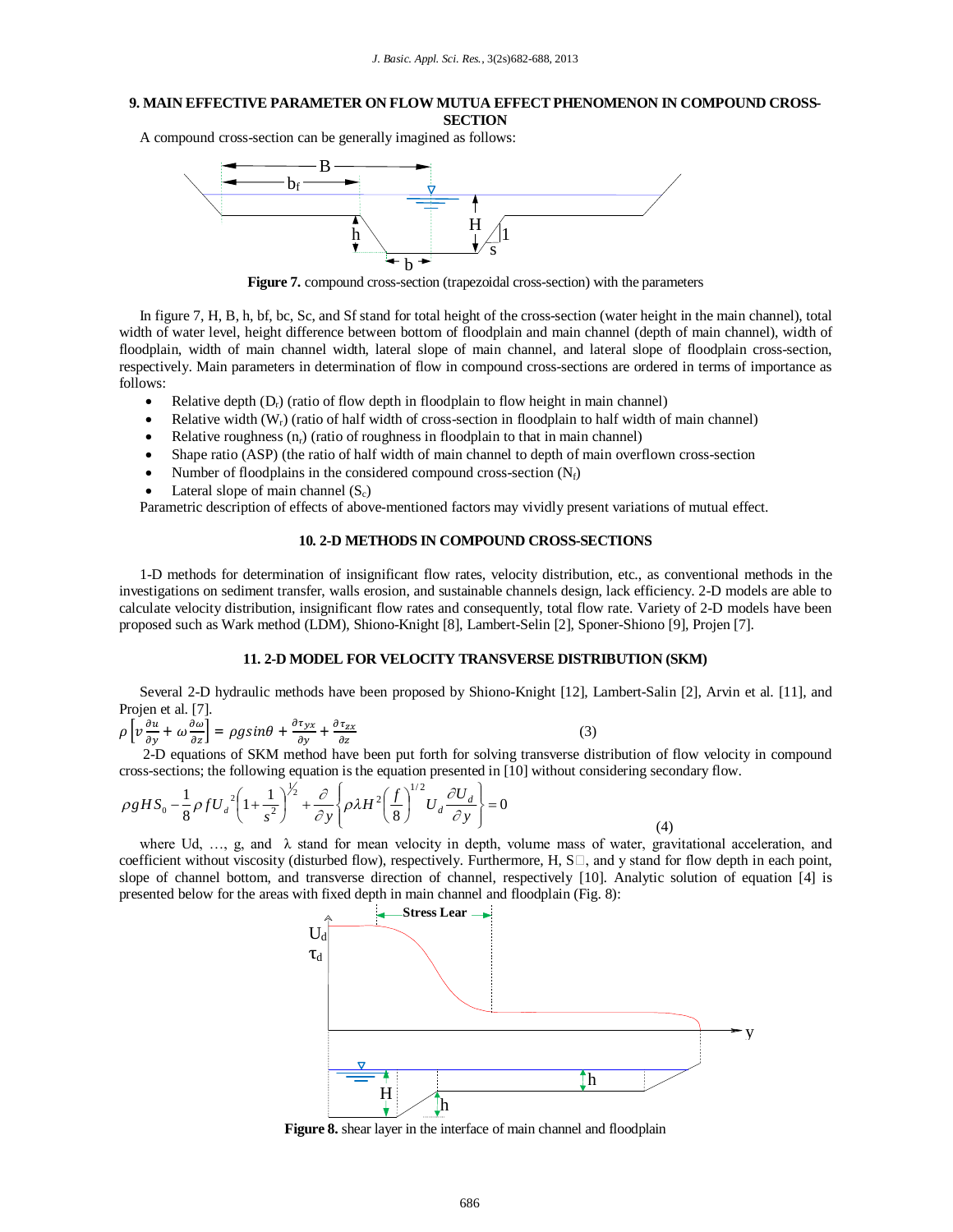$$
U_d = \sqrt{\frac{8}{\rho f} \left[ \beta + C_1 \exp\left(\frac{-2}{e + \sqrt{4a + e^2}} y\right) + C_2 \exp\left(\frac{-2}{e - \sqrt{4a + e^2}} y\right) \right]}
$$
(5)

where  $a = \frac{\lambda_{\text{H}^2}}{2}$  $\frac{H^2}{2}$ ,  $\beta = \rho g H S$ <sub>°</sub>,  $e = \frac{8KH}{f}$  $\frac{\Delta H}{f}$ , C1, and C2 are unknown constants of the equation. The function depth for linear slope range shown in Fig. 7 is as follows:

$$
H(y) = H - \frac{y - b}{s}
$$
 (6)

where S stands for lateral slope of main channel. Substituting equation (6) in (4), the analytic solution for mean depth  $\frac{1}{2}$ velocity in linear slope amplitude can be obtained. Equation (3) id used only if secondary flows are not considered; otherwise, (4), which was proposed by SKM in 1991, is adopted instead of the differential equation (3) [10].

$$
\rho g H S_0 - \frac{1}{8} \rho f U_d^2 \left( 1 + \frac{1}{s^2} \right)^{1/2} + \frac{\partial}{\partial y} \left\{ \rho \lambda H^2 \left( \frac{f}{8} \right)^{1/2} U_d \frac{\partial u_d}{\partial y} \right\} = \frac{\partial}{\partial y} \left[ H(\rho U V)_d \right] = \Gamma
$$
\n(7)

where s stands for transverse slope of the channel. SKM method is related to effect of secondary flows through the right phrase of (7) and is mean velocities over time in longitudinal and latitudinal directions, respectively. In general, whenever vertical and horizontal components of flow velocity become important, secondary flow is formed and it affect hydraulics of compound cross-sections considerably. Like SKM method [12], the method proposed by Arvin et al. [11] is applicable for heterogeneous compound cross-sections. By solving Navier-Stokes equations in regular compound crosssections with direct route (4), Arvin et al. [11] indicated importance of secondary flows phrase to be 7-10% of that in rotational compound cross-sections. Through experimental data for homogeneous compound cross-section with direct route and big dimensions (FCF), SKM could propose the effect of secondary flows as a function of bed shear stress:

$$
\frac{\partial H(\rho \, UV)}{\partial \, y} = \beta_g \, \rho g S_0 H \tag{8}
$$

In this equation, the coefficient for homogeneous compound cross-sections in normal and flood flows are 0.05 and 0.15 in the main channel and -0.25 in floodplains. Definite coefficients have not been proposed for heterogeneous compound cross-sections where roughness coefficient of floodplain is higher than the main channel (as it is in majority of rivers).

 $V = kU$  (9)

where k is proportion coefficient. This coefficient is a function of depth and roughness of floodplain and rotation degree of river. After analysis of the proposed 2-D mathematical model, proportion coefficient in the main channel and floodplains are 0.25 and 0.00 for experimental compound channels with direct direction, respectively. This coefficient in wide and homogenous compound cross-section of rivers with direct route is negligible.

#### **13. PROPOSED MODELS OF SKM**

2-D analytic solutions for velocities distribution has been examined in open channels. Secondary flow is a very important parameter because it is directly engaged in force balance of momentum equation. Therefore, it is of high importance for a proper determination of velocity distribution. It can be seen in the recommended model A through SKM method that the distributions [ρUV]d are somewhat identical to different depths Dr. The distributions [H ρUV]d, however, are largely depth-related. As a result, secondary flow can be presented in a more efficient manner by [ρUV]d than [H ρUV]d distributions.

#### **13.2. SKM model B**

**13.1. SKM model A**

This model is used for simulation of secondary flow in sloped lateral wall. Analytic solution of this model is performed for velocity lateral distribution by considering  $\Gamma = HI \^*$ .

#### **13.3. SKM model C**

This model is adopted for simulation of secondary flow in sloped lateral wall. This model is solved for velocity lateral distributions by considering Г=(∂(Hᴪ))/∂y. the most common model for determination of secondary flow has been recommended on the basis of  $\Psi$  considering  $\Psi = [\rho UV]$ d to have linear distribution.

#### **14. CONCLUSION**

The present paper was formulated in order to determine 2-D flow model and effect of secondary flow on flow velocity distribution in compound channels by use of the mathematical method SKM. The results obtained from the present study about variation pattern of secondary flow coefficient, it can be concluded that the proposed models in compound channels have a good performance and negligence of secondary flows in compound channels leads to more errors in calculations of flow rate. Therefore, abrupt change in profile of shear stress may be prevented by considering linear distribution from secondary flow coefficient and draw acceptable results. SKM can make proper results by considering parameter estimation of secondary flow. Considering the proposed models and identical status for the models, the following conclusions can be drawn: